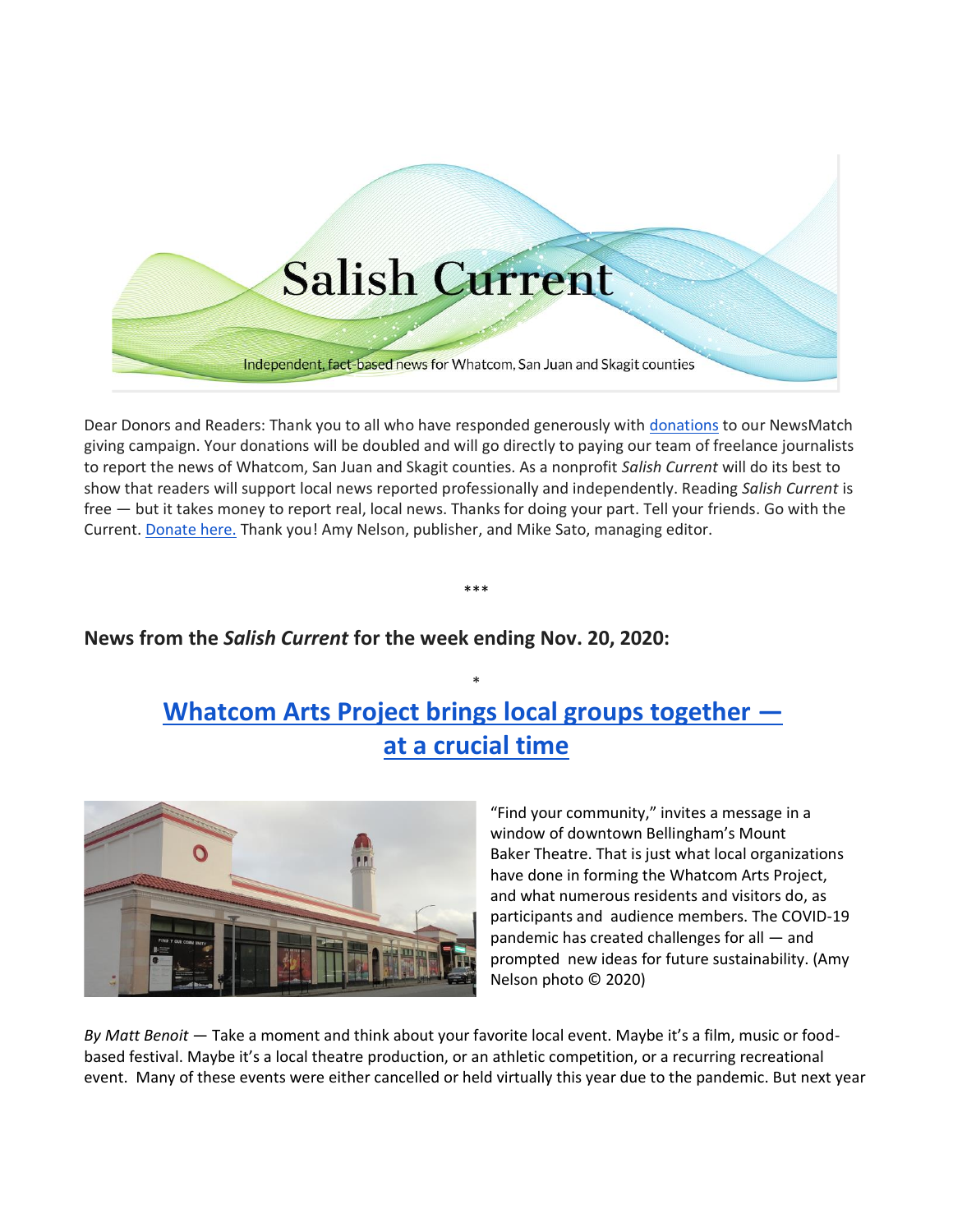or the year after, some of these events may not happen for a different reason: because there's not enough money to properly fund them. [\(Read more here.\)](https://salish-current.org/2020/11/20/whatcom-arts-project-brings-local-groups-together-at-a-crucial-time/)

# **[New report details action plan for fixing Padilla Bay](https://salish-current.org/2020/11/20/new-report-details-action-plan-for-fixing-padilla-bay-fecal-coliform-sources-urges-participation/) [fecal coliform sources, urges participation](https://salish-current.org/2020/11/20/new-report-details-action-plan-for-fixing-padilla-bay-fecal-coliform-sources-urges-participation/)**

\*



Cattle along several sloughs feeding into Padilla Bay from the east can contribute to fecal coliform pollution. A new report includes an action plan to help cut down on contaminants. (Alex Meacham photo © 2020)

*By Alex Meacham* — Padilla Bay is polluted by fecal coliform bacteria. It makes people sick, it concentrates in shellfish and, as Rick Haley, a recently retired Skagit County water quality analyst puts it, "Fecal coliform in the water means you got s\*\*t in the water and that's not okay." [\(Read more here.\)](https://salish-current.org/2020/11/20/new-report-details-action-plan-for-fixing-padilla-bay-fecal-coliform-sources-urges-participation/)

\*

*Letter to the Editor:*

# **[A call for caution when holiday socializing](https://salish-current.org/letters-to-the-editor/) as COVID-[19's third wave hits](https://salish-current.org/letters-to-the-editor/)**

\*\*\*

Salish Current *affirms its commitment to work for truth, justice, equality and healing for all people. #SayTheirNames #BlackLivesMatter #NoJusticeNoPeace*

\* \* \*

## **News from around the region:**

#### **Election**

- Local election results Nov. 20 as of 5 p.m. showed only the following significant changes: Skagit County Superior Court Position 3: Tom Seguine 49.49% Elizabeth Yost Neidzwski 50.11%
- 700 ballots remaining to be counted; next count Nov. 24.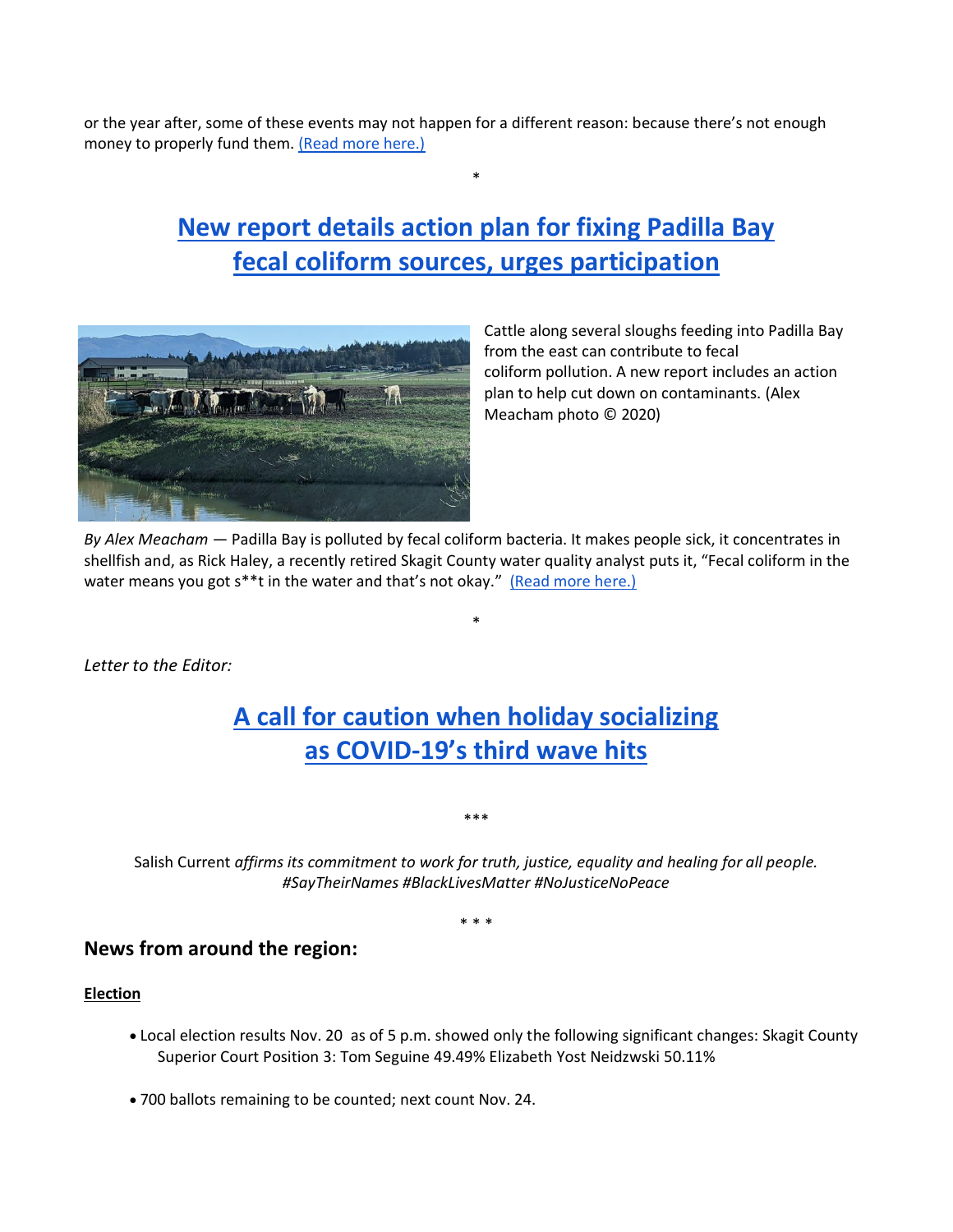#### **Health & Safety**

- The most recent U.S-Canada border closure expires this Saturday. Canadian ambassador to the U.S. Kirsten Hillman declined to speculate when the border might reopen, but it won't be soon. (NW News [Network\)](https://kuow.org/stories/u-s-canada-border-closure-likely-to-be-with-us-for-a-while)
- The Port of Bellingham will continue its ferry foot-passenger service between Point Roberts and Bellingham or Blaine until the border restrictions have been lifted or the port commission makes a change. [\(Bellingham Herald\)](https://www.bellinghamherald.com/news/business/article247132276.html)
- Customs and Border Patrol documents reveal agency coverup that more than 250 people of Iranian heritage, more than previously reported, were detained at the Wash.-B.C .border, some for more than nine hours, in January. [\(Northern Light\)](https://www.thenorthernlight.com/stories/cbp-leadership-allegedly-detained-more-iranian-travelers-than-thought-covered-up-actions,11949?)

#### **Education**

- All in-person classes at Western Washington University have moved online due to the pandemic. [\(Western Front\)](https://www.westernfrontonline.com/2020/11/18/online-classes/)
- The Anacortes School District is returning to a fully remote model for all students because of rising COVID-19 cases in Anacortes and the surrounding areas. [\(Anacortes American/paywall\)](https://www.goskagit.com/anacortes/news/anacortes-returning-to-fully-remote-learning/article_054e30f0-2ae2-11eb-97c2-6f7328b175a1.html)
- A May cyberattack on Western Washington University Foundation data stored by Blackbaud, Inc., resulted in theft of addresses, phone numbers and emails of alumni, students, parents and donors. The data, according to Blackbaud, was destroyed after a ransom was paid. [\(Western Front\)](https://www.westernfrontonline.com/2020/11/17/data-breach/)

#### **Governmen**t

- The City of Mount Vernon adopted a \$71 million budget, an increase of 1.5% over its 2020 budget. [\(Skagit Valley Herald/paywall\)](https://www.goskagit.com/news/local_news/mount-vernon-city-council-approves-citys-2021-budget/article_b002ff1f-f231-5c91-915d-9ffb2b5dd771.html)
- Skagit County's preliminary budget will be [posted online](https://www.skagitcounty.net/Departments/BudgetFinance/main.htm) on Nov. 23. A public hearing is tentatively scheduled for Dec. 7.
- The City of Anacortes is proposing a \$73.3 million budget which includes a 1% property tax increase and leaving about a dozen positions unfilled. The budget anticipates filling three police officer positions; citizens asked that one officer position be an embedded social worker. [\(Skagit Valley Herald/paywall\)](https://www.goskagit.com/news/local_news/anacortes-reviews-2021-budget-plans-to-leave-12-positions-vacant/article_6a2bca57-21c2-53e8-bc2d-b7a154416a49.html)
- The Ferndale City Council rejected Mayor Greg Hanson's proposed pay raise for eight senior staff. (My [Ferndale News\)](https://myferndalenews.com/council-rejects-mayors-request-for-senior-staff-raises_109802/)

#### City of Bellingham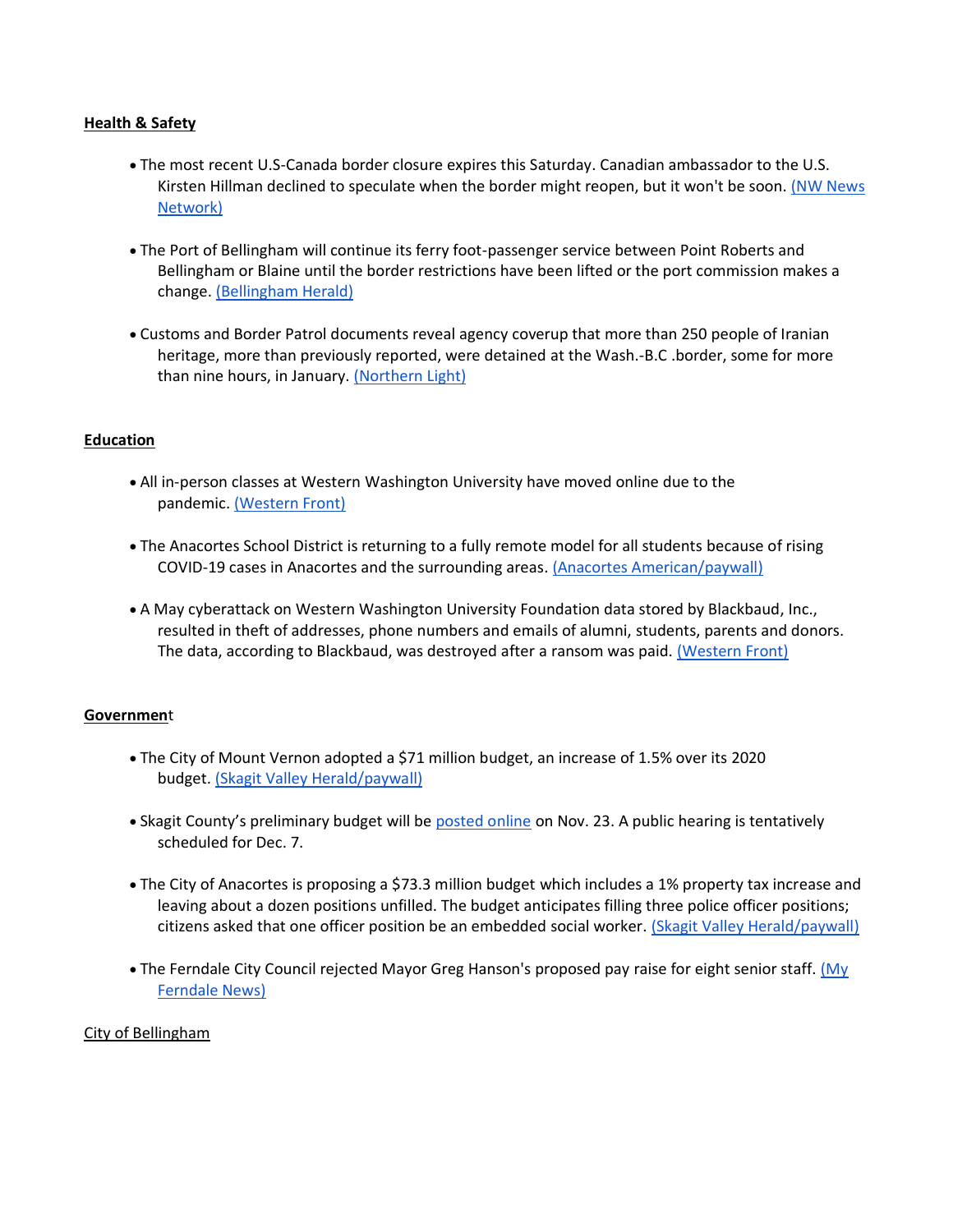- The Bellingham City Council will hold a second public hearing Nov. 23 on the [2021-2022 preliminary](https://cob.org/wp-content/uploads/2021-22-Preliminary-Budget.pdf)  budget. To comment, use [this link](https://www.cob.org/cc112320) to pre-register or during the meeting to register and immediately join the meeting to testify. Pre-registration is encouraged.
- On the Nov. 23 Council [agenda](https://meetings.cob.org/Meetings/ViewMeeting?id=2293&doctype=1) :
- Addition of 10 additional measures to the 2018 adopted [Climate Action Plan.](https://meetings.cob.org/Documents/ViewDocument/Attachment%20-%20CLIMATE%20ACTION_CAP_RESOLUTION%20-%20AB_%2022505.pdf?meetingId=2311&documentType=Agenda&itemId=16886&publishId=18558&isSection=false)
- 2021 [joint legislative agenda](https://meetings.cob.org/Documents/ViewDocument/Attachment%20-%202021%20LEGISLATIVE%20OBJECTIVES%20-%20AB_%2022823.pdf?meetingId=2323&documentType=Agenda&itemId=17052&publishId=18562&isSection=false) of the City of Bellingham, the Port of Bellingham and Whatcom County.
- The next Council meeting is scheduled for Dec. 7.

## Whatcom County

- At its Nov 10 meeting, the Whatcom County Council agreed to proceed with discussions on resolving Nooksack water resource issues as proposed by [county executive Satpal Sidhu.](https://drive.google.com/file/d/1coAo0KHt-nVLqKXTbSeCiHlXjWGiSs-f/view) See draft discussion [concept paper.](https://whatcom.legistar.com/View.ashx?M=F&ID=8894313&GUID=5E4FE7C3-0840-41EA-B196-F73E2D430B18)
- The Council will meet on Nov. 24 at 6 p.m. To participate, [click here.](https://whatcom.legistar.com/LegislationDetail.aspx?ID=4699334&GUID=2254C15A-A676-433A-8D12-A3982F329B34) Council [agenda](https://whatcom.legistar.com/View.ashx?M=A&ID=735082&GUID=587D755D-8C70-4EF7-9524-75B6CF0FDBAA) includes:
	- o Public hearing: Ordinance in the matter of the adoption of the final budget of Whatcom County for the Biennium 2021-2022 [\[AB2020-504\]](https://whatcom.legistar.com/LegislationDetail.aspx?ID=4685681&GUID=26EC516F-02F5-4208-A537-888246B16A73)
- Public hearing: [Ordinance](https://whatcom.legistar.com/View.ashx?M=F&ID=8890926&GUID=78336D77-BA81-46BC-B95C-55FAB624CB01) imposing an interim moratorium on the acceptance and processing of applications and permits for new or expanded facilities in the Cherry Point urban growth area, the primary purpose of which would be the shipment of unrefined fossil fuels not to be processed at Cherry Point [\[AB2020-520\]](https://whatcom.legistar.com/LegislationDetail.aspx?ID=4683673&GUID=80830812-7277-4763-B00F-E68757A4CE04)
- Also before the Council will be: Request authorization for the County Executive to enter into a Transfer Option Agreement between Whatcom County and Opportunity Council for the transfer of property located at 1000 North Forest Street for the purposes of developing 60 permanently affordable homes for seniors [\[AB2020-545\]](https://whatcom.legistar.com/LegislationDetail.aspx?ID=4699334&GUID=2254C15A-A676-433A-8D12-A3982F329B34)

## Port of Bellingham

• The Port of Bellingham Commissioners met on Nov.17 to adopt the [2021 budget.](https://www.portofbellingham.com/18/Finance) Click [here](https://www.youtube.com/watch?v=9AD-kfWbF08) to view the meeting.

## **Business**

- Whatcom County today has 68 commercial raspberry growers, down from over 100 in years past, and this year's yield in tonnage was 3% less than last year's, according to the Washington Red Raspberry Commission. [\(Lynden Tribune/paywall\)](https://www.lyndentribune.com/news/raspberry-tonnage-drops-3-in-2020/article_a7692c38-293d-11eb-9328-67d5d467a4fb.html)
- City of Blaine has a new tourism marketing plan and a [new website.](https://blainebythesea.com/) [\(The Northern Light\)](https://www.thenorthernlight.com/stories/city-of-blaine-launches-new-tourism-website,11912?)
- Construction of Fidalgo Flats, which at five stories will be the tallest apartment building in Anacortes, could begin in spring and be completed 12 months later, according to a representative of owner Madrona Real Estate Services. [\(Anacortes American/paywall\)](https://www.goskagit.com/anacortes/news/fidalgo-flats-construction-could-begin-in-spring/article_18f84b98-29b3-11eb-9a9a-4b3b235e8f25.html)